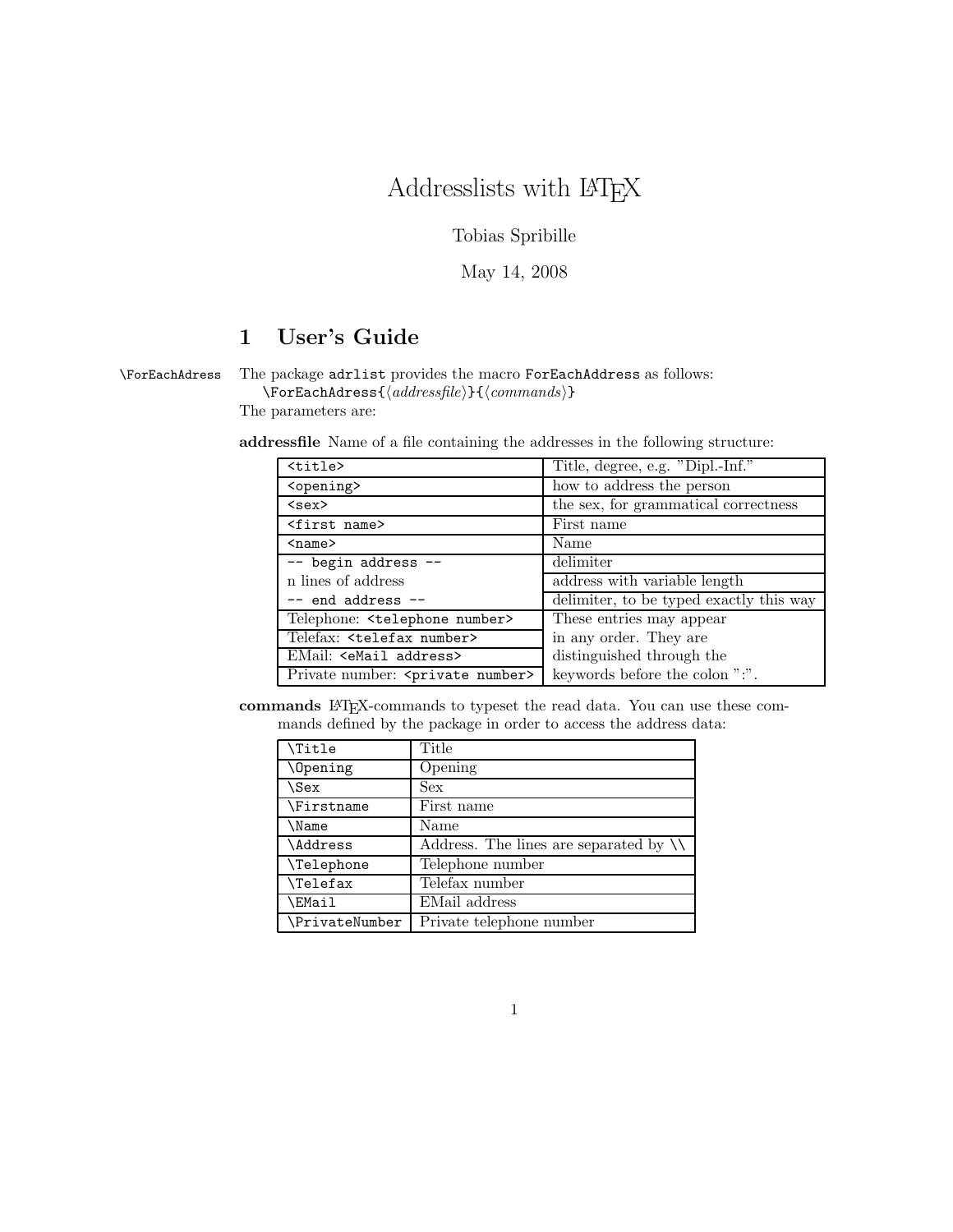## 2 The Macros

### 2.1 Declarations

This file provides the macro package adrlist. For various loops and conditions we require the ifthen-package.

```
1 \ProvidesPackage{adrlist}[1995/12/21]
2 \RequirePackage{ifthen}
```
Declare some variables: Rest controls the outer loop, which reads several entries out of the address database. If there are lines left in the file, it is true. AddressLoop is used for reading the adresses with variable length. Communication is a counter to repeat four times the recognition of the keywords for phone number, email etc.

```
3 \newboolean{AddressLoop}
4 \newboolean{Rest}\setboolean{Rest}{true}
```

```
5 \newcounter{Communication}
```
### 2.2 Helper macros

\ifstringcompare Compare two entire strings, given in the two parameter variables, and not only tokens, like T<sub>E</sub>X does.

```
6 \newcommand{\ifstringcompare}[4]{%
```
- 7 \begingroup
- 8 \let\protect=\noexpand
- 9 \edef\0{#1}\edef\1{#2}%
- 10 \expandafter\endgroup\ifx\0\1#3\else#4\fi}
- \concat Concatenate two lines of the address, with \\ as a delimiter, as it is required by e.g. the letter style.

```
11 \newcommand{\concat}[2]{#1\\#2}
```
- \keyword Extract the keyword out of a line of the form  $\langle keyword\rangle:\langle contents\rangle$ , i.e. the part before the colon. The pipe symbol may be replaced by any other character that won't appear in the address data. 12 \def\keyword#1:#2|{#1}
- \contents Like \keyword. Extracts the contents of the line, e.g. the phone number. 13 \def\contents#1:#2|{#2}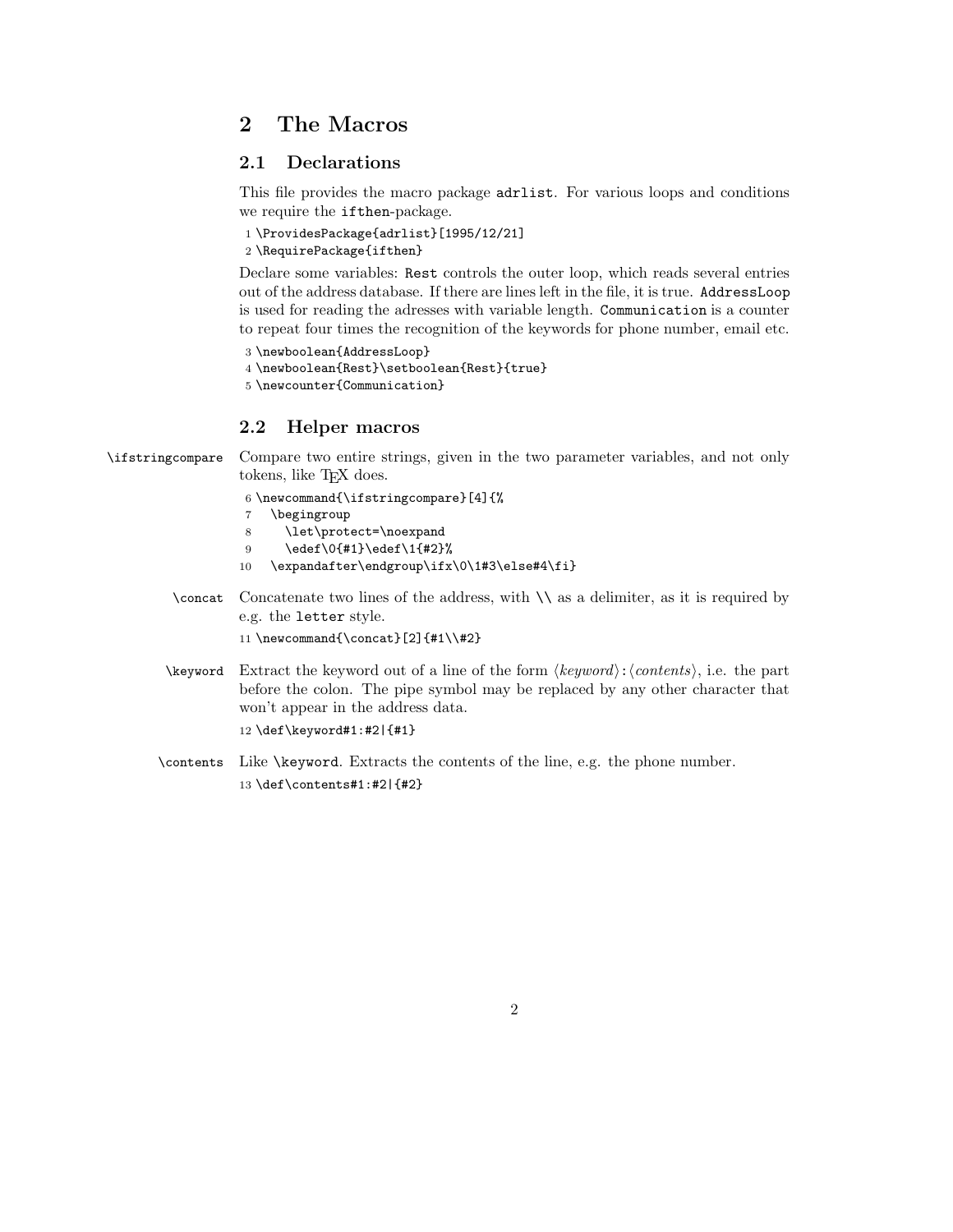#### 2.3 The user macro

```
\ForEachAddress This macro is the one the user directly calls. It opens the file given in #1 and
                  reads all the addresses in a loop. For each address the LAT<sub>EX</sub>-commands in #2 are
                  executed to typeset the address in the document. After the whole file is read, it
                  is closed again.
```

```
14 \newcommand{\ForEachAddress}[2]
15 {
16 \newread\File \openin\File=#1
17 \whiledo{\boolean{Rest}}
18 { \ReadNextAddress{\File}
19 \ifthenelse{\boolean{Rest}}{#2}{}
20 }
21 \closein\File
22 }
```
#### 2.4 Main macrocode

\ReadNextAddress Here we read the next address out of the file given as #1 and save the read data into the respective variables. For the structure of the address file and the variable names, confer to section 1.

```
23 \newcommand{\ReadNextAddress}[1]{
24 \ifthenelse{\boolean{Rest}}{
25 \read#1 to \Title
26 \ifeof#1\setboolean{Rest}{false}
27 \else % If last address already is read, EOF should appear here
28 \ifthenelse{\boolean{Rest}}
29 {\read#1 to \Opening
30 \ifeof#1\setboolean{Rest}{false}\fi
31 } }32 \ifthenelse{\boolean{Rest}}
33 {\read#1 to \Sex
34 \ifeof#1\setboolean{Rest}{false}\fi
35 }{}
36 \ifthenelse{\boolean{Rest}}
37 {\read#1 to \Firstname
38 \ifeof#1\setboolean{Rest}{false}\fi
39 }{}
40 \ifthenelse{\boolean{Rest}}
41 {\read#1 to \Name
42 \ifeof#1\setboolean{Rest}{false}\fi
43 }{}
44 \ifthenelse{\boolean{Rest}}
45 {\read#1 to \Dummy
46 \ifeof#1\setboolean{Rest}{false}\fi
47 }{}
48 \setboolean{AddressLoop}{true}
49 \def\Emptystring{} \let\Address=\Emptystring
50 \def\Delimiter{-- end address -- }
```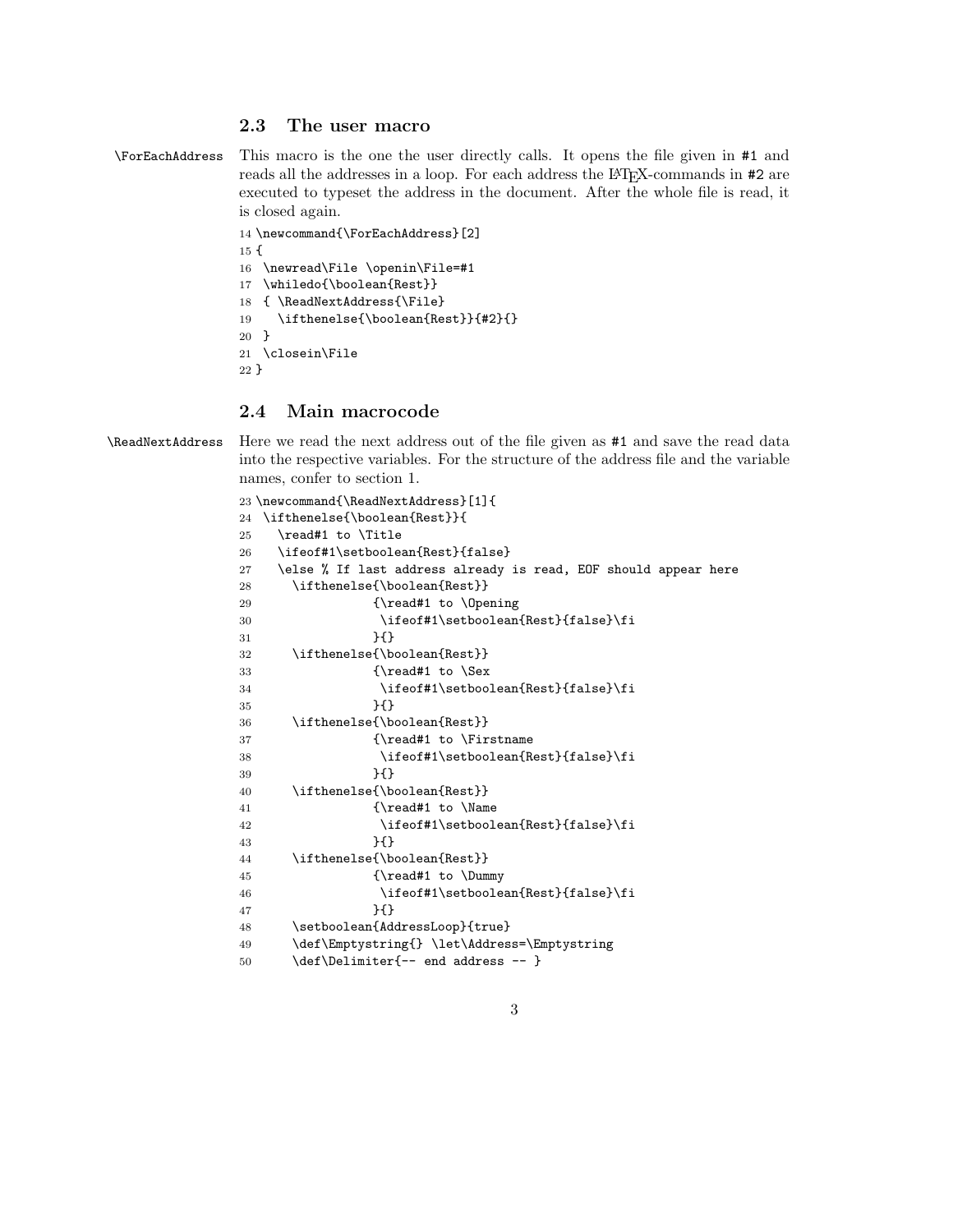Read Address, until -- end address -- appears.

```
51 \whiledo{\boolean{AddressLoop}}
52 {
53 \ifRest \read#1 to \Buffer \fi
54 \ifeof#1\setboolean{Rest}{false}\fi
55 \ifstringcompare{\Buffer}{\Delimiter}
56 {\setminus} {\setboolean{AddressLoop}{false}}{}
57 \ifthenelse{\boolean{AddressLoop}}
58 {
59 \ifstringcompare{\Emptystring}{\Address}
60 {
61 \let\Address=\Buffer % Don't add delimiters the first time
62 }
63 {
64 \begingroup % keep redefinition of \\ local
65 \let\protect=\noexpand
66 \def\\{\noexpand\\}% make \\ not expandable
67 \edef\x{\endgroup
68 \def\noexpand\Address{\concat\Address\Buffer}%
69    \} \x70 }
71 }{}
72 }
```
Four informations are left. The keyword is extracted from \Buffer and compared with the defined keywords. If the comparison succeeds, the correct variable is set.

```
73 \def\KeyWTelephone{Telephone}
74 \def\KeyWTelefax{Telefax}
75 \def\KeyWEMail{EMail}
76 \setcounter{Communication}{0}
77 \whiledo{\value{Communication}<4}%
78 {
79 \ifthenelse{\boolean{Rest}}{
80 \read#1 to \Buffer
81 \edef\KeyW{\expandafter\keyword\Buffer|}
82 \ifstringcompare{\KeyW}{\KeyWTelephone}
83 {
84 \edef\Telephone{\expandafter\contents\Buffer|}
85 }
86 {
87 \ifstringcompare{\KeyW}{\KeyWTelefax}
88 {
89 \edef\Telefax{\expandafter\contents\Buffer|}
90 }
91 {
92 \ifstringcompare{\KeyW}{\KeyWEMail}
93 {
94 \edef\EMail{\expandafter\contents\Buffer|}
95 }
96 {
```